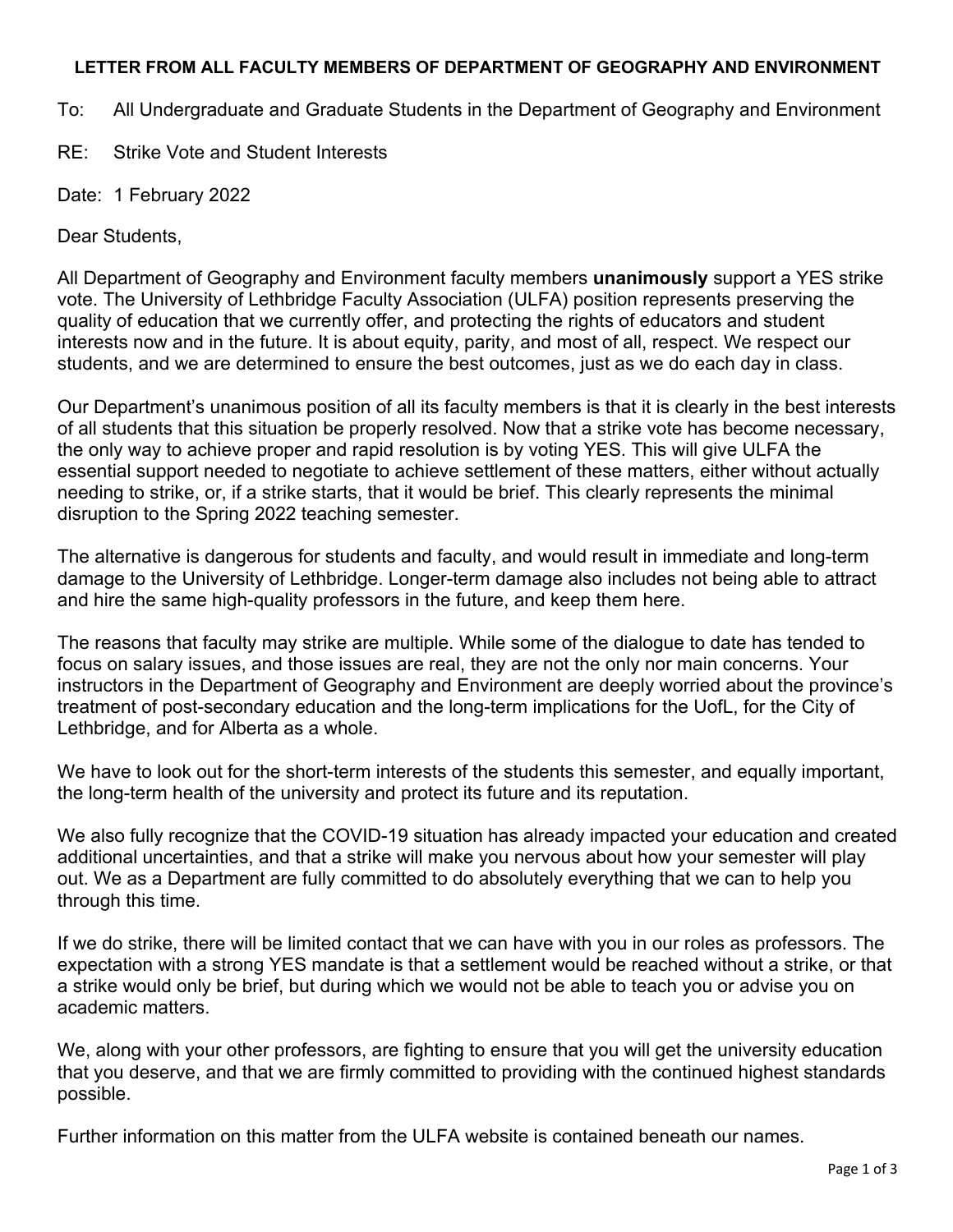Thank you.

Signed by all faculty members of the Department of Geography and Environment:

Jesse Aspinall René Barendregt Phil Bonnaventure Shawn Bubel Jim Byrne Laura Chasmer Spencer Croil Marcus Dostie Caitlin Hanrahan Chris Hopkinson Tom Jensen Hester Jiskoot Dan Johnson Tom Johnston Stefan Kienzle Kevin McGeough Derek Peddle Ivan Townshend Julie Young Wei Xu

Note: Department Chair Prof. Craig Coburn is the ULFA Representative on the Board of Governors, and is therefore not eligible to vote.

From: https://www.ulfa.ca/job\_actions/why-should-i-vote-in-favour-of-a-strike/

UNIVERSITY OF **LETHBRIDGE FACULTY ASSOCIATION** 

## **WHY SHOULD I VOTE IN FAVOUR OF A STRIKE?**

• January 25, 2022

**Our working conditions are students' learning conditions.** Our members deserve the working conditions that we have been fighting for and our students deserve faculty members who have reasonable workloads and the conditions to perform their best work. ULFA members perennially note that their workloads have increased for years in a piecemeal fashion. Recently, some ULFA members have been assigned additional classes to teach without any additional compensation.